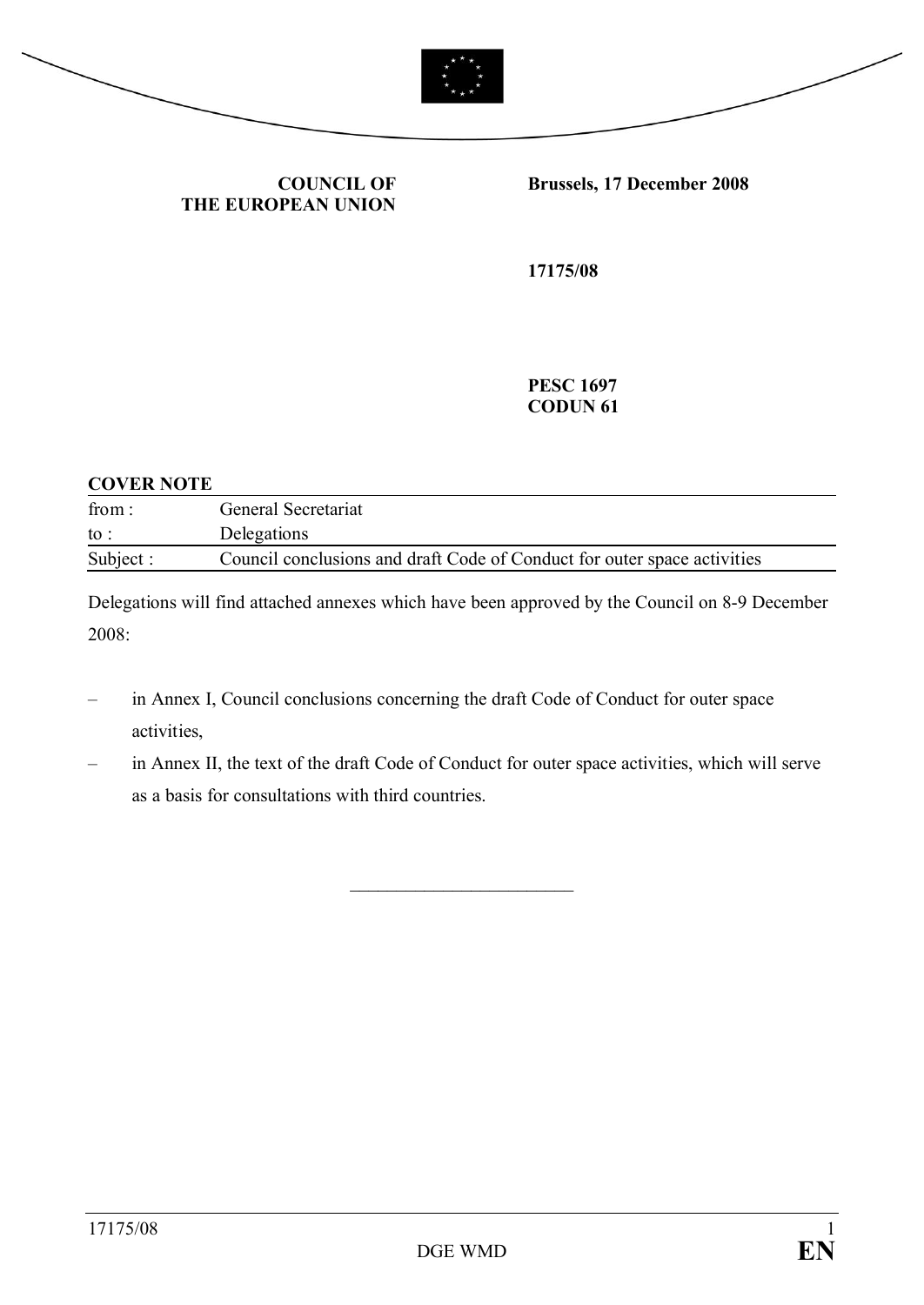# **Council Conclusions on the draft Code of Conduct for outer space activities As approved by the Council on 8-9 December 2008**

The Council considers that strengthening the security of activities in outer space is an important goal in the context of the expanding space activities that contribute to the development and security of States. This objective is part of the European Union's space policy.

The Council supports the annexed European Union draft for a Code of Conduct for outer space activities, in which States would participate on a voluntary basis, and which includes transparency and confidence-building measures, as a basis for consultations with key third countries that have activities in outer space or have interests in outer space activities, with the aim of reaching a text that is acceptable to the greatest number of countries.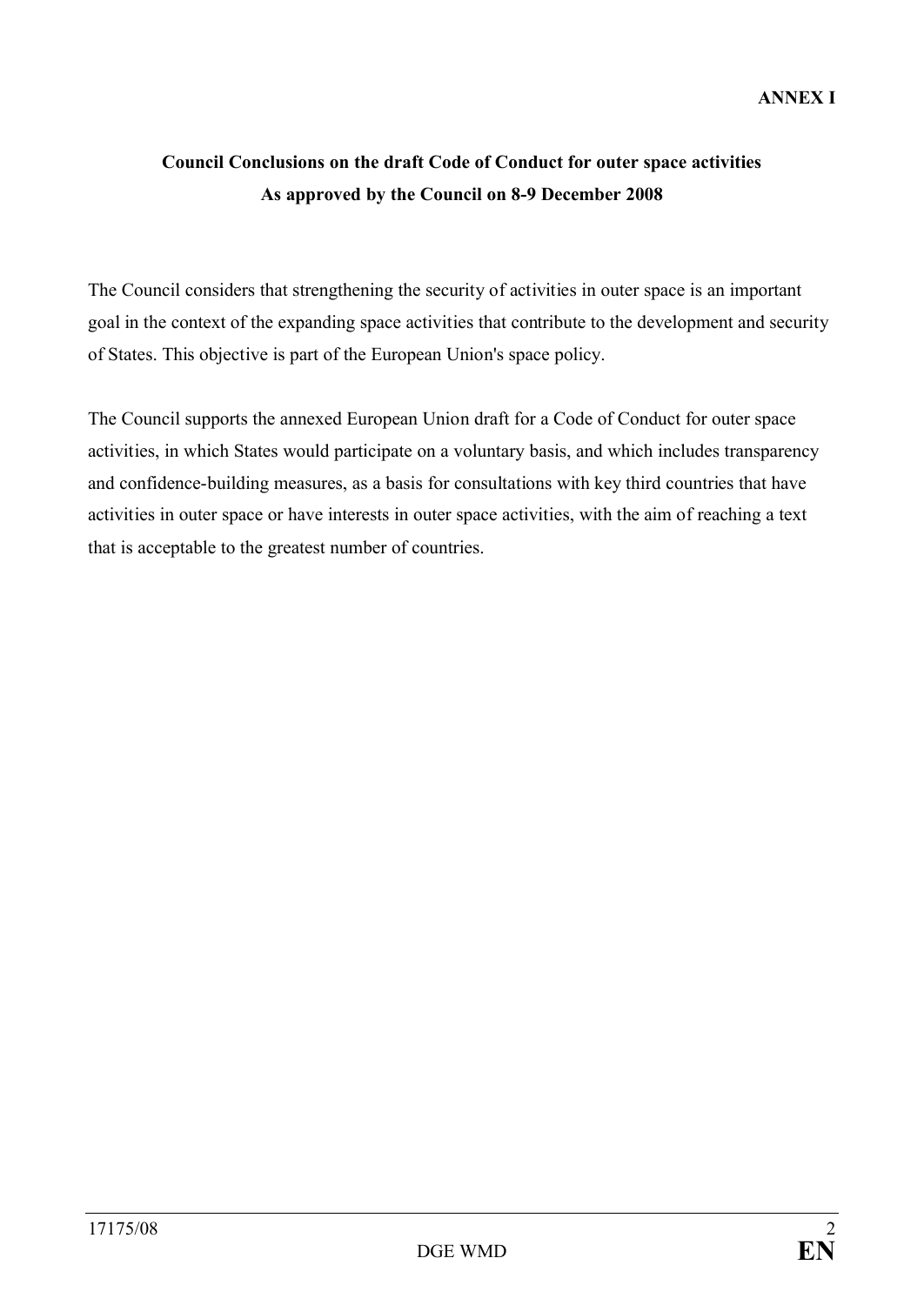#### **DRAFT**

# **CODE OF CONDUCT FOR OUTER SPACE ACTIVITIES As approved by the Council on 8-9 December 2008**

# **Preamble**

The Subscribing States,

Noting that all States should actively contribute to the promotion and strengthening of international cooperation relating to the activities in the exploration and use of outer space for peaceful purposes (hereinafter referred to as outer space activities);

Recognising the need for the widest possible adherence to relevant existing international instruments that promote the peaceful uses of outer space in order to meet emerging new challenges;

Convinced that the use of existing space technology, space telecommunications, and their applications, has important consequences in the economic, social and cultural development of nations;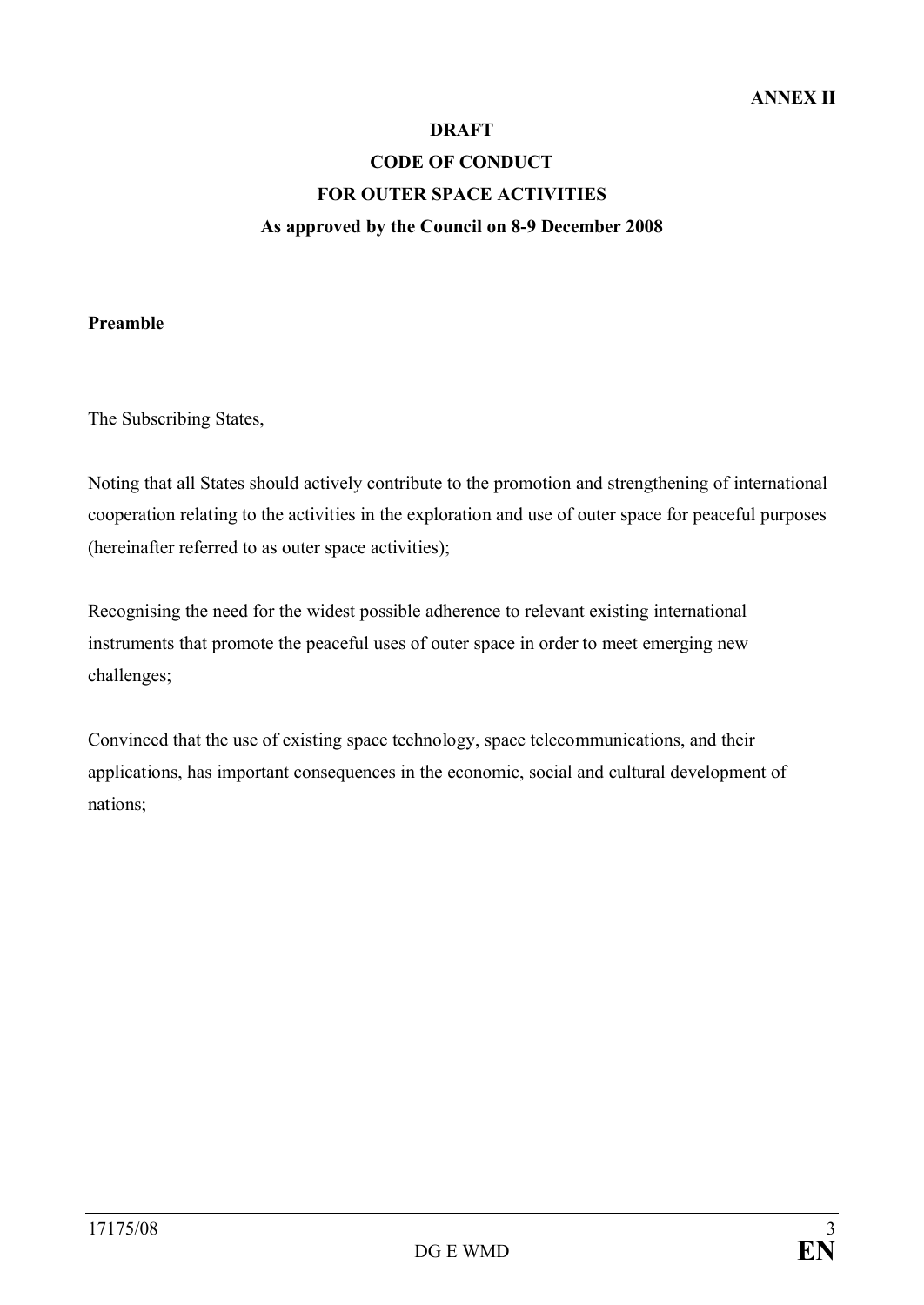Further recognising that space capabilities – including associated ground and space segments and supporting links – are vital to national security and to the maintenance of international peace and security;

Recalling the initiatives aiming at promoting a peaceful, safe and secure outer space environment, through international cooperation;

Recalling the importance of developing transparency and confidence-building measures for activities in outer space;

Taking into account that space debris could constitute a threat to outer space activities and potentially limit the effective deployment and exploitation of associated space capabilities;

Reaffirming their commitment to resolve any conflict concerning actions in space by peaceful means;

Recognising that a comprehensive approach to safety and security in outer space should be guided by the following principles: (i) freedom of access to space for all for peaceful purposes, (ii) preservation of the security and integrity of space objects in orbit, (iii) due consideration for the legitimate defence interests of States;

Conscious that a comprehensive code, including transparency and confidence-building measures could contribute to promoting common and precise understandings;

Adopt the following Code (hereinafter referred to as "the Code").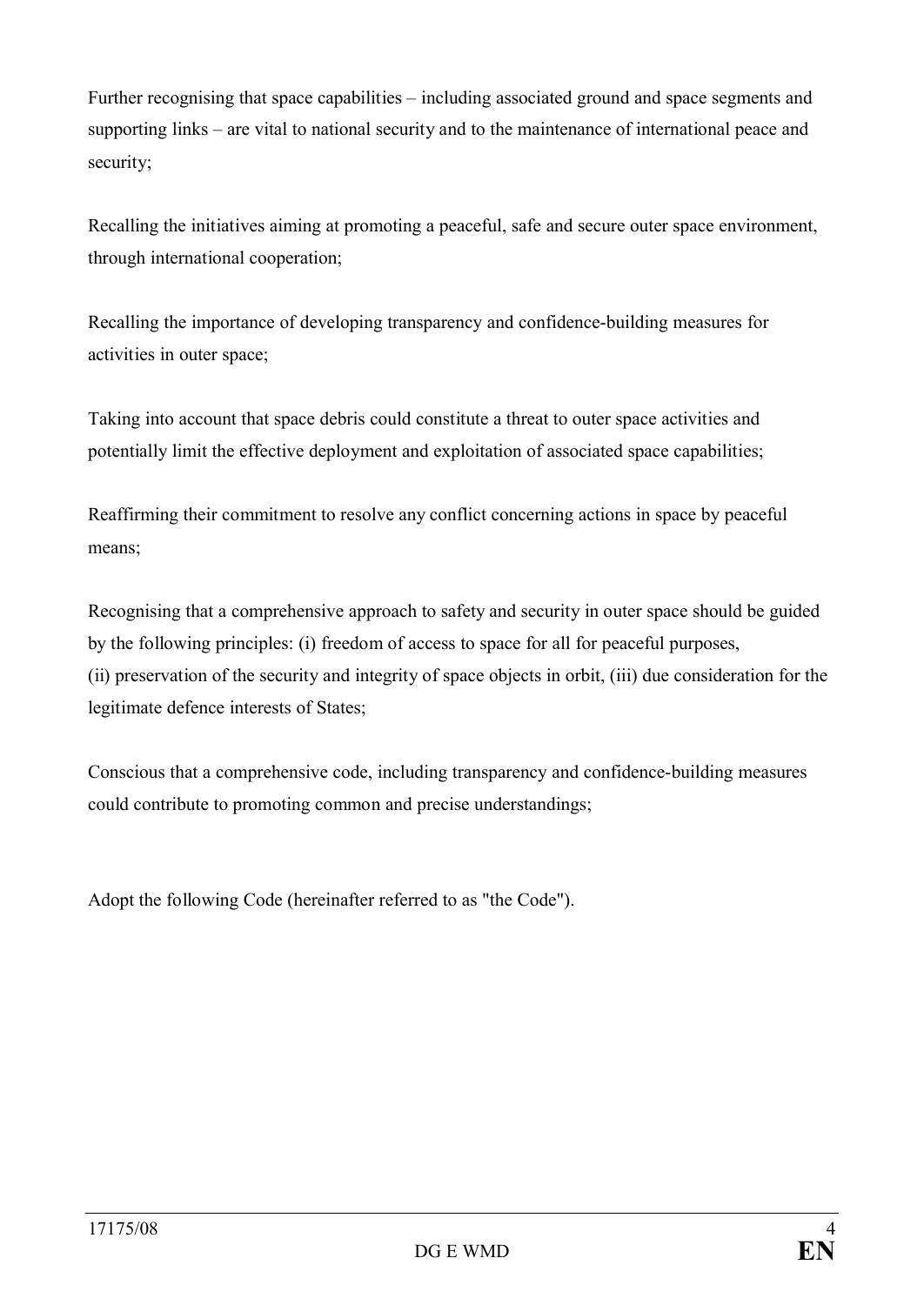# **I. Core principles and objectives**

# **1. Purpose and scope**

- **1.1**. The purpose of the present code is to enhance the safety, security and predictability of outer space activities for all.
- **1.2**. The present Code is applicable to all outer space activities conducted by a Subscribing State or jointly with other State(s) or by non-governmental entities under the jurisdiction of a Subscribing State, including those activities within the framework of international intergovernmental organisations.
- **1.3**. This Code, in codifying new best practices, contributes to transparency and confidence-building measures and is complementary to the existing framework regulating outer space activities.
- **1.4**. Adherence to this Code and to the measures contained in it is voluntary and open to all States.

# **2. General principles**

The Subscribing States resolve to abide by the following principles:

– the freedom of access to, exploration and use of outer space and exploitation of space objects for peaceful purposes without interference, fully respecting the security, safety and integrity of space objects in orbit;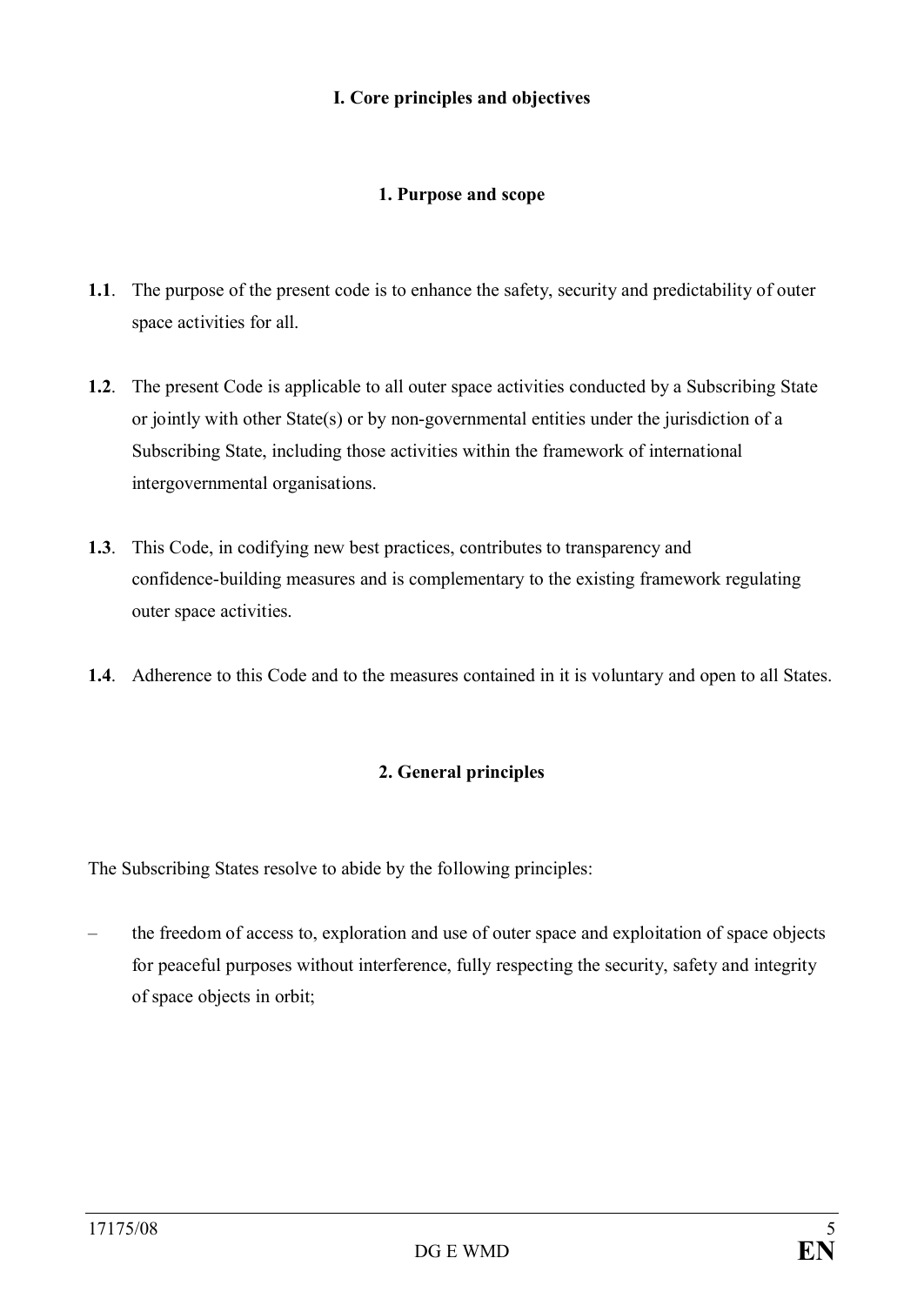- the inherent right of individual or collective self-defence in accordance with the United Nations Charter;
- the responsibility of States to take all the appropriate measures and cooperate in good faith to prevent harmful interference in outer space activities;
- the responsibility of States, in the conduct of scientific, commercial and military activities, to promote the peaceful exploration and use of outer space and take all the adequate measures to prevent outer space from becoming an area of conflict;

# **3. Compliance with and promotion of treaties, conventions and other commitments relating to outer space activities**

- **3.1**. The Subscribing States reaffirm their commitment to:
	- the existing legal framework relating to outer space activities;
	- making progress towards adherence to, and implementation of:
		- (a) the existing framework regulating outer space activities, inter alia:
		- o the Treaty on Principles Governing the Activities of States in the Exploration and Use of Outer Space, including the Moon and Other Celestial Bodies (1967);
		- o the Agreement on the Rescue of Astronauts, the Return of Astronauts and the Return of Objects Launched into Outer Space (1968);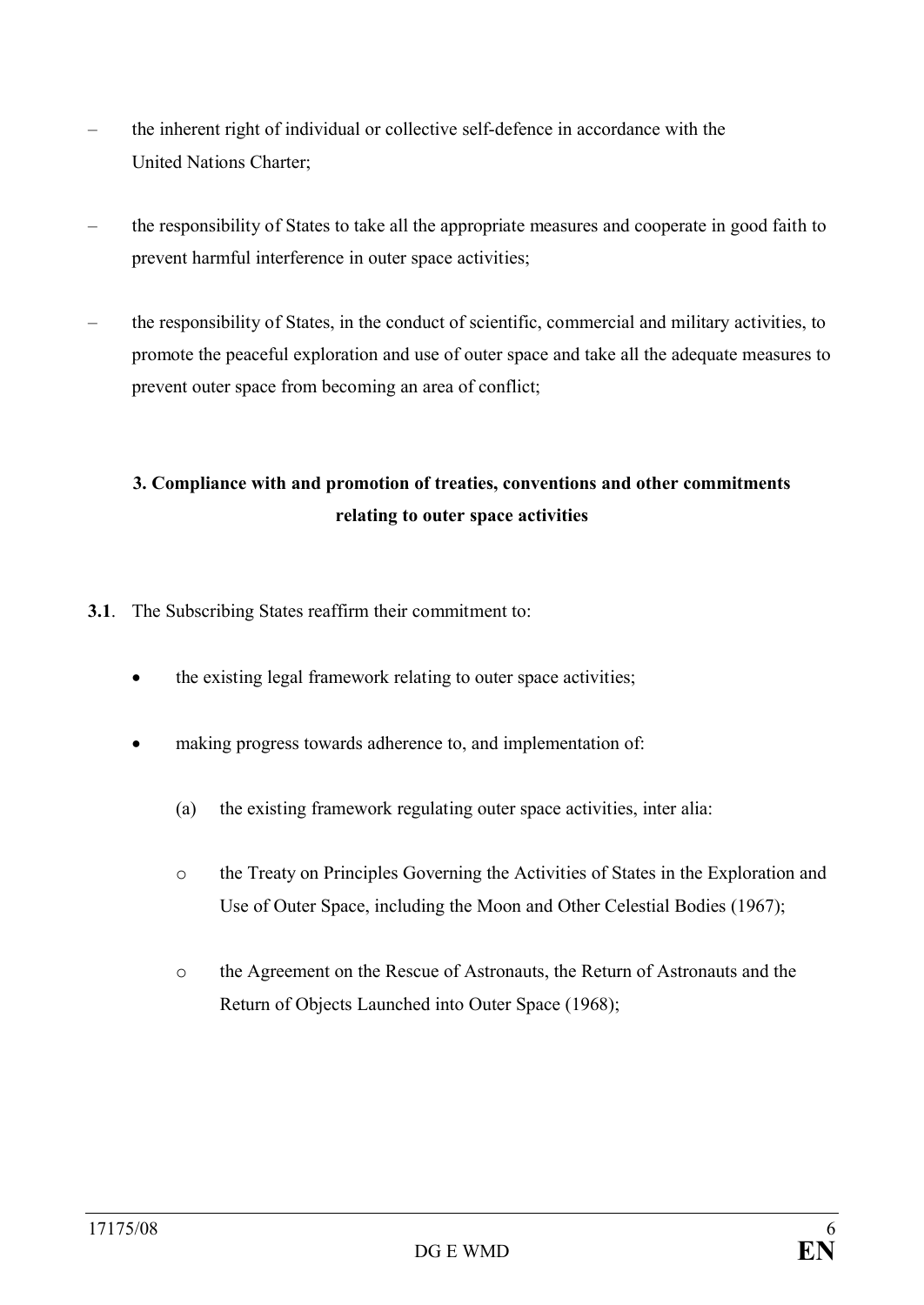- o the Convention on International Liability for Damage Caused by Space Objects (1972);
- o the Convention on Registration of Objects Launched into Outer Space (1975);
- o the Constitution and Convention of the International Telecommunications Union and its Radio Regulations (2002);
- o the Treaty banning Nuclear Weapon Tests in the Atmosphere, in Outer Space and under Water (1963) and the Comprehensive Nuclear Test Ban Treaty (1996);
- o the International Code of Conduct against Ballistic Missile Proliferation (2002).
- (b) declarations and Principles, inter alia:
- o the Declaration of Legal Principles Governing the Activities of States in the Exploration and Use of Outer Space as stated in UNGA Resolution 1962 (XVIII);
- o the Principles Relevant to the Use of Nuclear Power Sources in Outer Space as stated in UNGA Resolution 47/68;
- o the Declaration on International Cooperation in the Exploration and Use of Outer Space for the Benefit and in the Interest of All States, Taking into Particular Account the Needs of Developing Countries as stated in UNGA Resolution 51/122;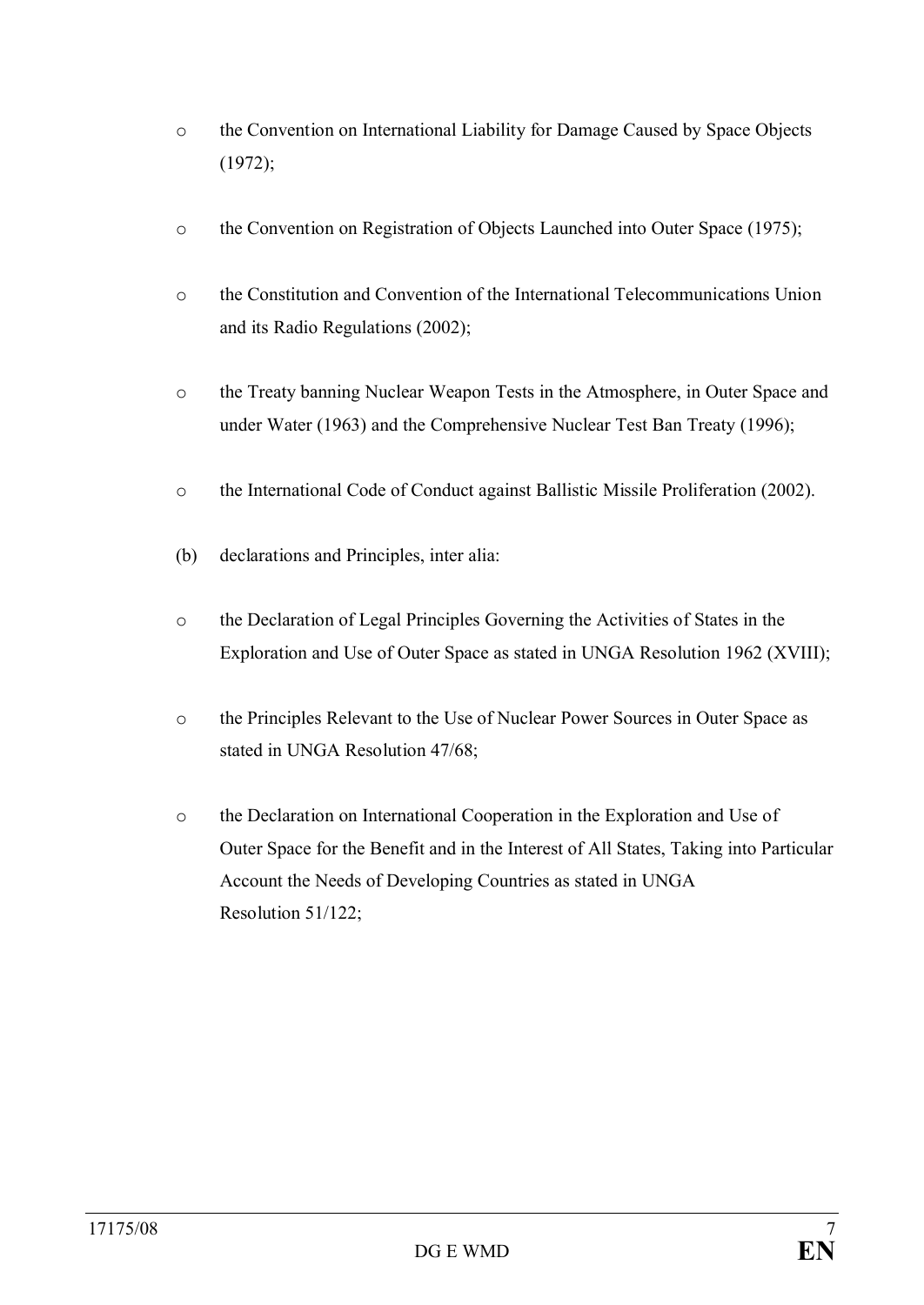- o the Recommendations on the Practice of States and International Organisations in Registering Space Objects as stated in UNGA Resolution 62/101;
- o the Space Debris Mitigation Guidelines of the United Nations Committee for the Peaceful Uses of Outer Space as stated in UNGA Resolution 62/217.
- **3.2**. The Subscribing States also reiterate their support to encourage coordinated efforts in order to promote universal adherence to the above mentioned instruments.

## **II. General Measures**

#### **4. Measures on space operations**

- **4.1.** The Subscribing States will establish and implement national policies and procedures to minimise the possibility of accidents in space, collisions between space objects or any form of harmful interference with other States' right to the peaceful exploration and use of outer space.
- **4.2.** The Subscribing States will, in conducting outer space activities:
	- refrain from any intentional action which will or might bring about, directly or indirectly, the damage or destruction of outer space objects unless such action is conducted to reduce the creation of outer space debris and/or justified by imperative safety considerations;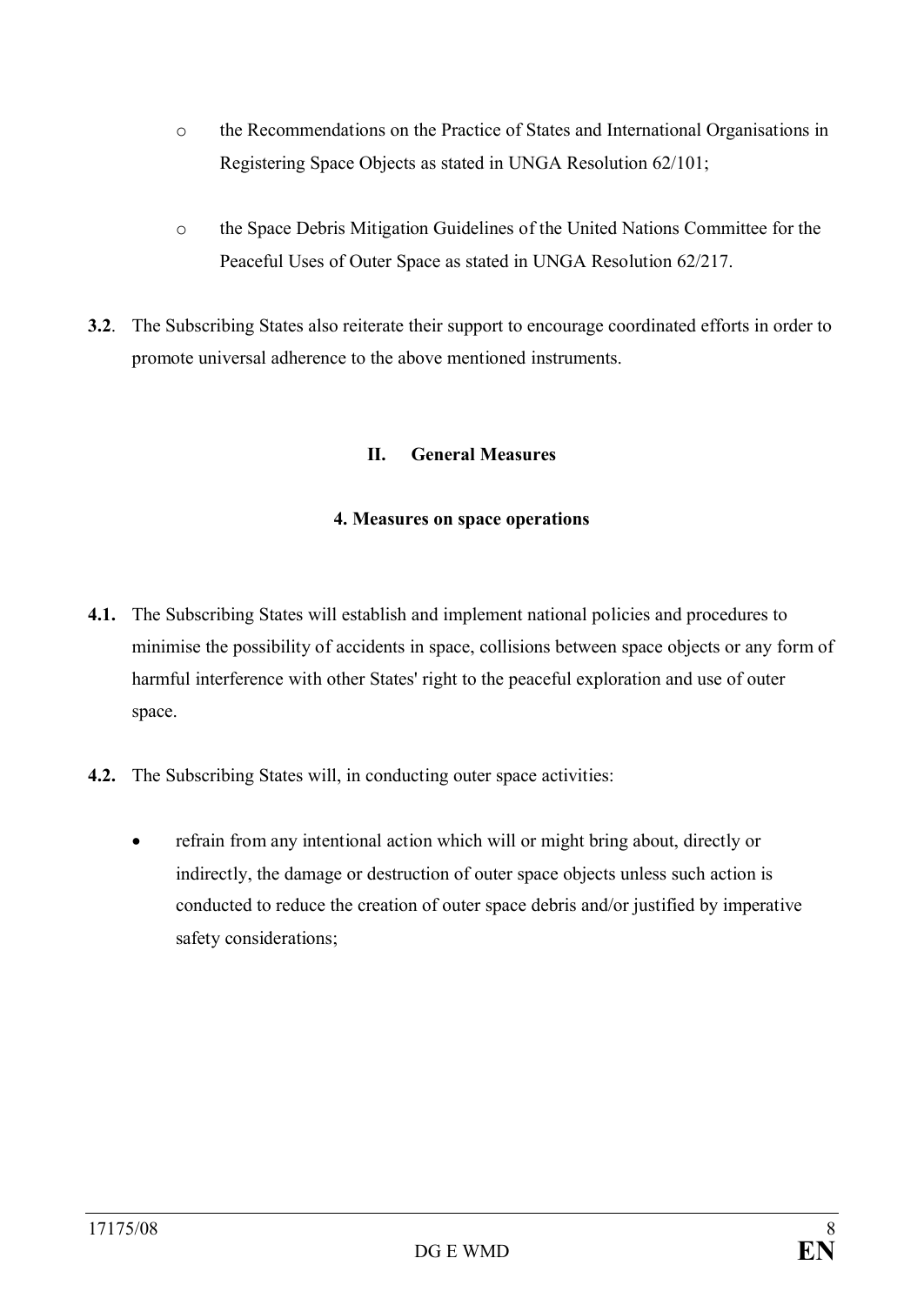- take appropriate steps to minimise the risk of collision;
- abide by and implement all International Telecommunications Union recommendations and regulations on allocation of radio spectra and orbital assignments.
- **4.3.** When executing manoeuvres of space objects in outer space, for example to supply space stations, repair space objects, mitigate debris, or reposition space objects, the Subscribing States agree to take all reasonable measures to minimise the risks of collision.
- **4.4.** The Subscribing States resolve to promote the development of guidelines for space operations within the appropriate fora for the purpose of protecting the safety of space operations and long term sustainability of outer space activities.

# **5. Measures on space debris control and mitigation**

In order to limit the creation of space debris and reduce its impact in outer space, the Subscribing States will:

- refrain from intentional destruction of any on-orbit space object or other harmful activities which may generate long-lived space debris;
- adopt, in accordance with their national legislative processes, the appropriate policies and procedures in order to implement the Space Debris Mitigation Guidelines of the United Nations Committee for the Peaceful Uses of Outer Space as endorsed by UNGA Resolution 62/217.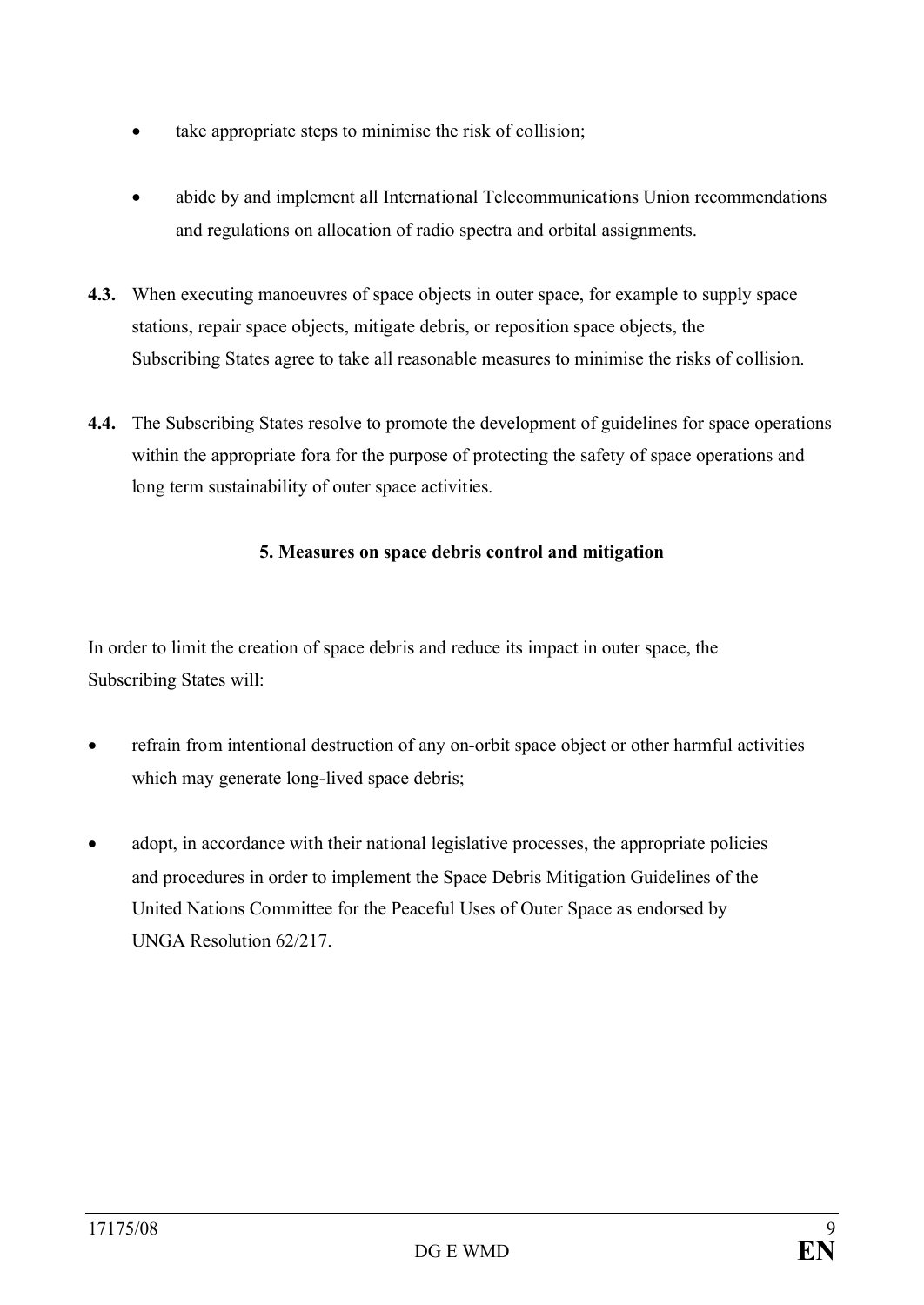## **III. Cooperation mechanisms**

### **6. Notification of outer space activities**

- **6.1.** The Subscribing States commit to notify, in a timely manner, to the greatest extent feasible and practicable, all potentially affected Subscribing States on the outer space activities conducted which are relevant for the purposes of this Code, inter alia:
	- the scheduled manoeuvres which may result in dangerous proximity to space objects;
	- orbital changes and re-entries, as well as other relevant orbital parameters;
	- collisions or accidents which have taken place;
	- the malfunctioning of orbiting space objects with significant risk of re-entry into the atmosphere or of orbital collision.
- **6.2.** The Subscribing States reaffirm their commitment to the Principles Relevant to the Use of Nuclear Power Sources in Outer Space as stated in UNGA Resolution 47/68.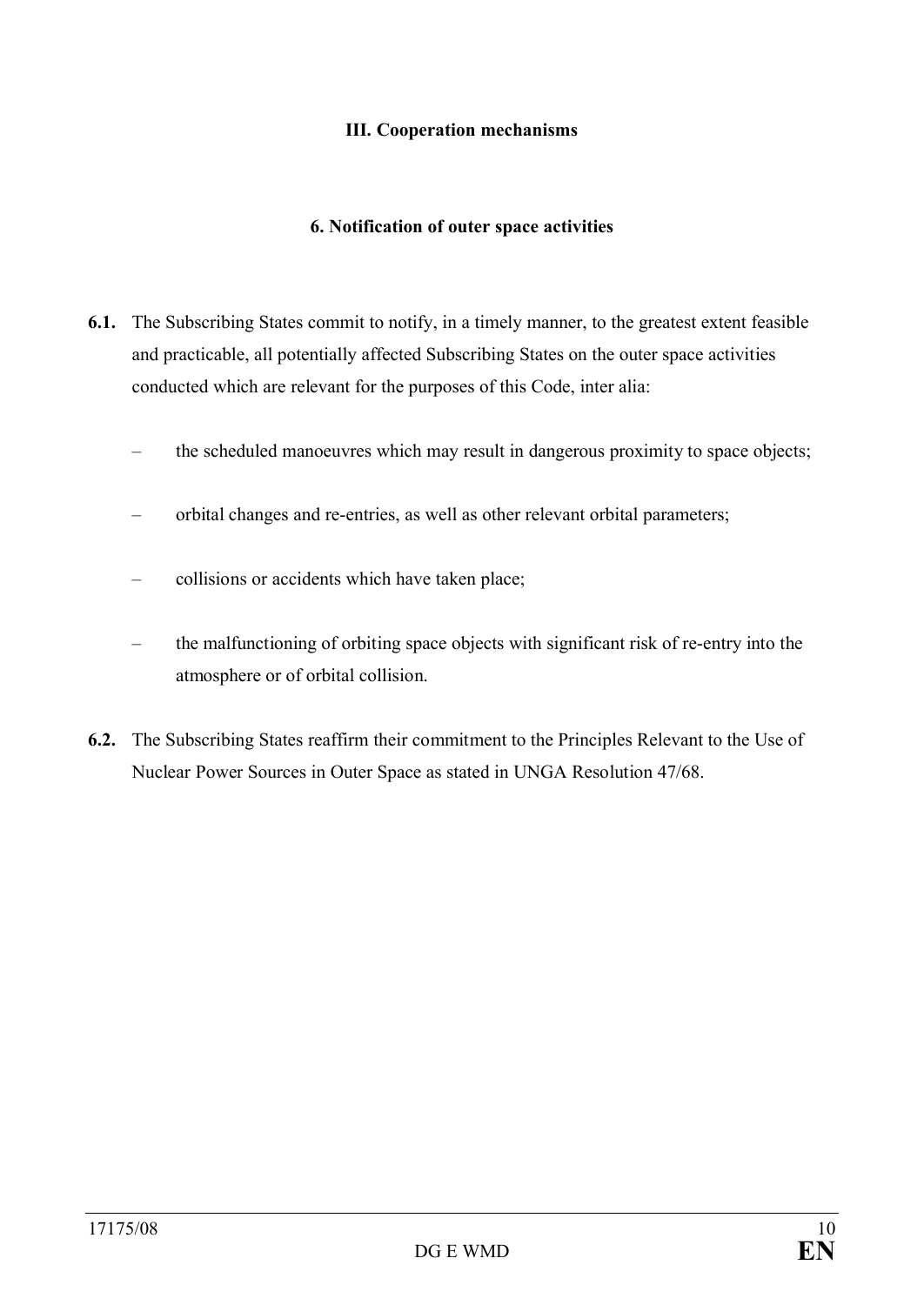# **7. Registration of space objects**

The Subscribing States undertake to register space objects in accordance with the Convention on Registration of Objects launched in Outer Space and to provide the United Nations Secretary-General with the relevant data as set forth in this Convention and in the Recommendations on the Practice of States and International Organisations in Registering Space Objects as stated in UNGA Resolution 62/101.

#### **8. Information on outer space activities**

- **8.1.** The Subscribing States resolve to share, on an annual basis, and, where available, information on:
	- national space policies and strategies, including basic objectives for security and defence related activities;
	- national space policies and procedures to prevent and minimise the possibility of accidents, collisions or other forms of harmful interference;
	- national space policies and procedures to minimise the creation of space debris;
	- · efforts taken in order to promote universal adherence to legal and political regulatory instruments concerning outer space activities.
- **8.2.** The Subscribing States may also consider providing timely information on space environmental conditions and forecasts to other Subscribing States or private entities through their national space situational awareness capabilities.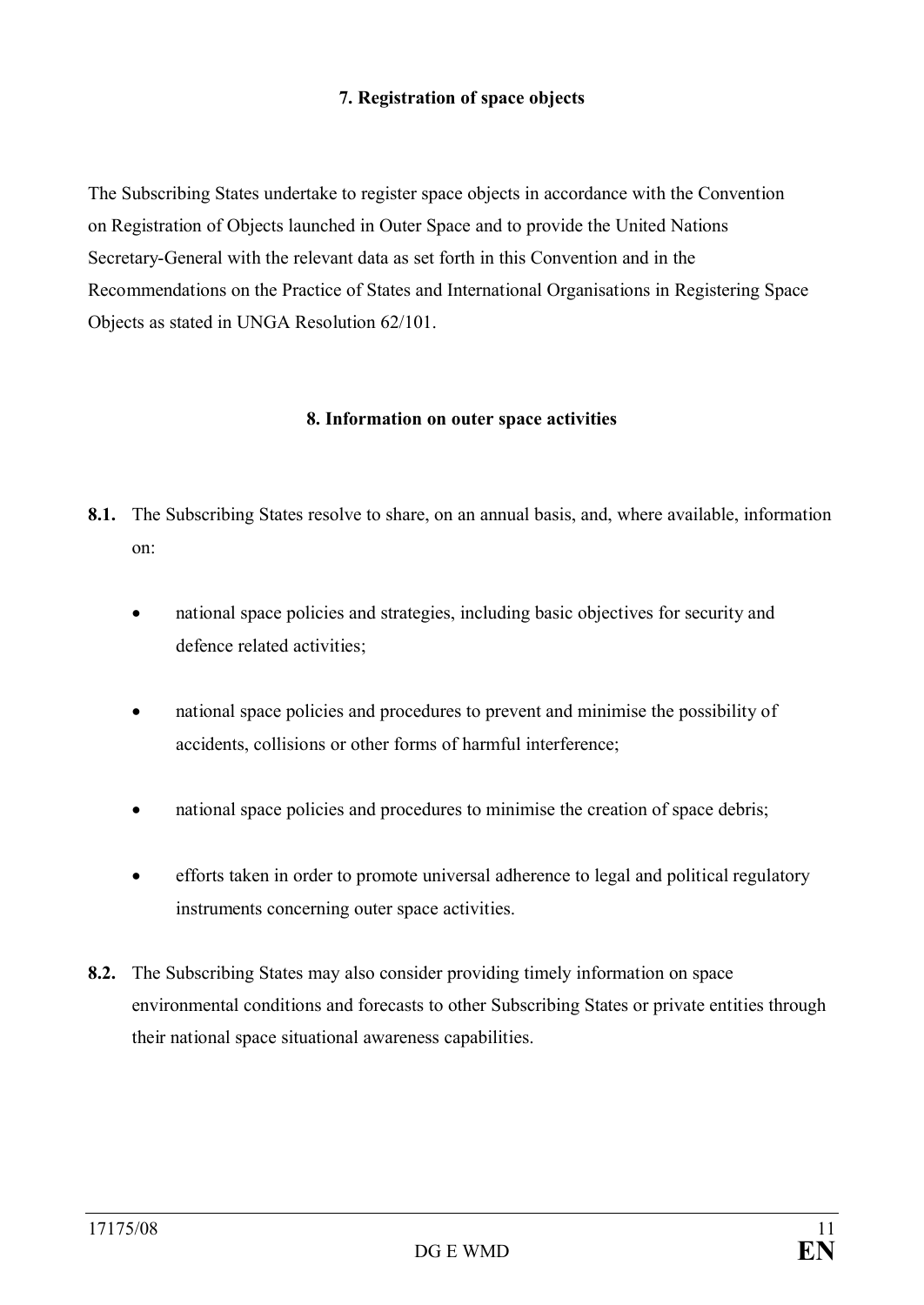# **9. Consultation mechanism**

- **9.1.** Without prejudice to existing consultation mechanisms provided for in Article IX of the Outer Space Treaty of 1967 and in Article 56 of the ITU Constitution, the Subscribing States have decided on the creation of the following consultation mechanism:
	- · A Subscribing State with reason to believe that certain outer space activities conducted by one or more Subscribing State(s) are, or may be, contrary to the purposes of the Code may request consultations with a view to achieving acceptable solutions regarding measures to be adopted in order to prevent or minimise the inherent risks.
	- The Subscribing States involved in a consultation process will decide on a timeframe consistent with the timescale of the identified risk triggering the consultations.
	- Any other Subscribing State which may be affected by the risk and requests to take part in the consultations will be entitled to take part.
	- The Subscribing States participating in the consultations shall seek solutions based on an equitable balance of interests.
- **9.2.** In addition, the Subscribing States may propose to create a mechanism to investigate proven incidents affecting space objects. The mechanism, to be agreed upon at a later stage, could be based on national information and/or national means of investigation provided on a voluntary basis by the Subscribing States and on a roster of internationally recognised experts to undertake an investigation.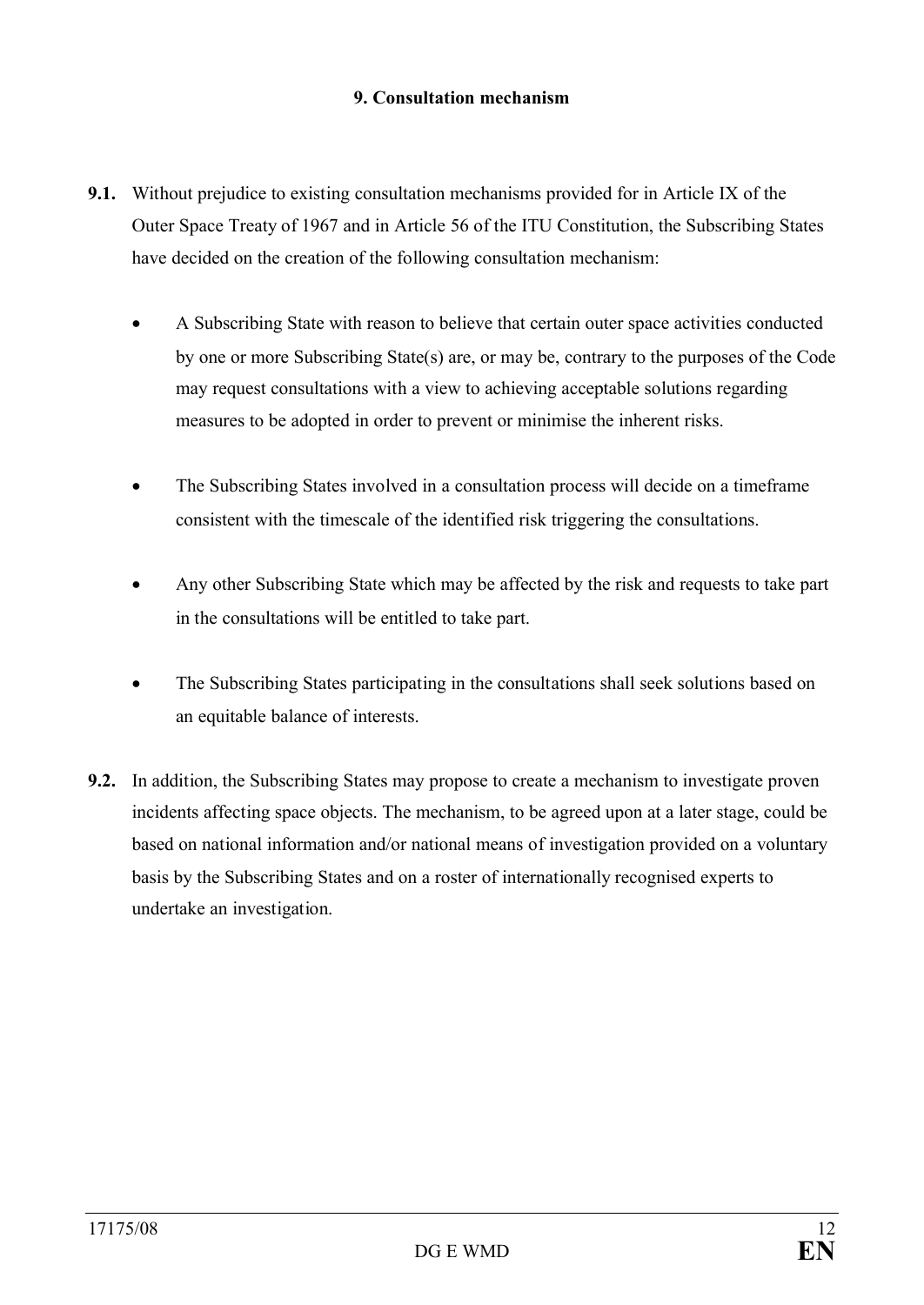#### **IV. Organisational aspects**

### **10. Biennial meeting of Subscribing States**

- **10.1.** The Subscribing States decide to hold meetings biennially or as otherwise agreed by Subscribing States, to define, review and further develop this Code and ensure its effective implementation. The agenda for such biennial meetings could include: (i) review of the implementation of the Code, (ii) evolution of the Code and (iii) additional measures which appear necessary.
- **10.2.** The decisions will be taken by consensus of the Subscribing States present at the meeting.

#### **11. Central point of contact**

A central point of contact shall be nominated among Subscribing States to:

- receive and announce the subscription of additional States;
- maintain the electronic information-sharing system;
- serve as secretariat at the biennial meetings of Subscribing States;
- carry out other tasks as agreed by Subscribing States.

#### **12. Outer Space Activities Database**

The Subscribing States will create an electronic database to: